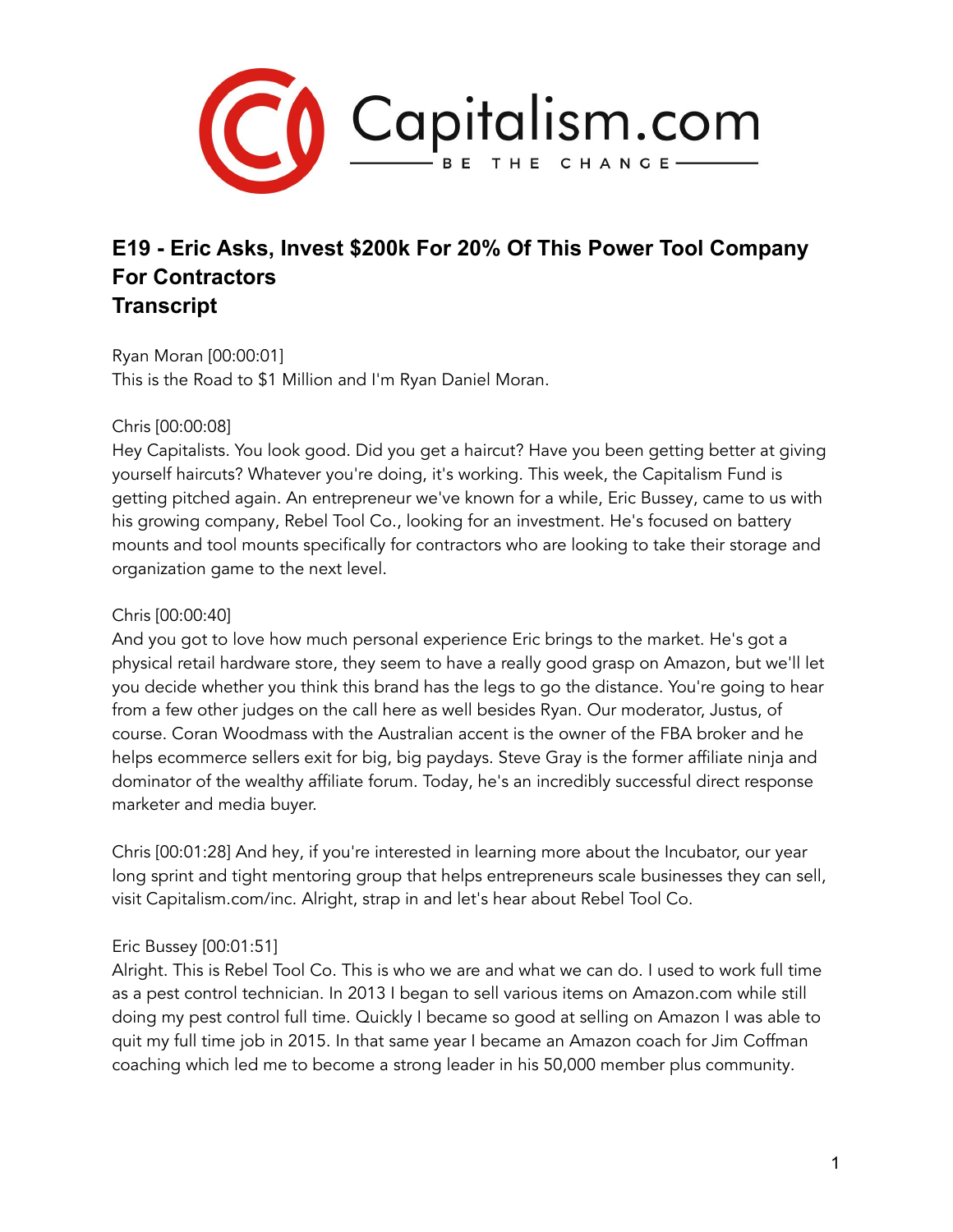

Eric Bussey [00:02:18]

From there I created courses, I wrote a book, spoke at conferences on the topic selling online. I've always been really passionate about helping other people. Jake is a co-owner of the retail store. Jake also helps oversee product development and spent many years as a contractor himself. He has an operational and logistics force that makes his retail store so successful, and we'll apply that to Rebel Tool Co.

## Eric Bussey [00:02:41]

Kerry is a financial whiz with a proven track record. He's primarily responsible for the company's shift from inevitable bankruptcy to very profitable only a few years ago, and he is a co-founder. Brent is an audience leader of Tool Pros podcast and he's a leader among contractors online. He's a very successful contractor himself. Brent runs an Instagram account with 130,000 engaged followers. He also has a weekly podcast with 2000 listeners per week and 400,000 total downloads.

## Eric Bussey [00:03:09]

Brent was recently approached by Lowe's home improvement to help them market some of their products and he signed a 1-year marketing deal with them. His strong key relationships with Lowe's as well as Acme Tools will help open many doors for Rebel Tool Co. Where we started, we started with \$600 dollars on a credit card back in 2013. We had some success which launched us into a world of business involving several different business models selling online.

# Eric Bussey [00:03:33]

We experience success as well as a ton of failures. More importantly though we acquire knowledge, experience, and skill. In the summer of 2019, we opened up our retail store Extra Mile Tools and specialize in selling tools and home improvement products. We scaled this business to a \$5 million dollar run rate within 17 months. We now have 2 locations, 25 employees, and plans to open more locations in 2022. While our retail store serves many different consumer markets, we wanted to create something, create a company just for contractors since they are so underserved.

## Eric Bussey [00:04:06]

We're going to leverage our unique brick and mortar and online sales experience to scale Rebel Tool Co. to \$10 million dollars in annual revenue within 3 years. We want to create something that makes Extra Mile Tools look like a lemonade stand. If you've never been in the industry, you might not know how big of a problem organization actually is. Contractors waste a ton of time daily because they're simply unorganized. Out of the contractors we surveyed, we found that a typical contractor wastes an hour and a half each day just looking for stuff.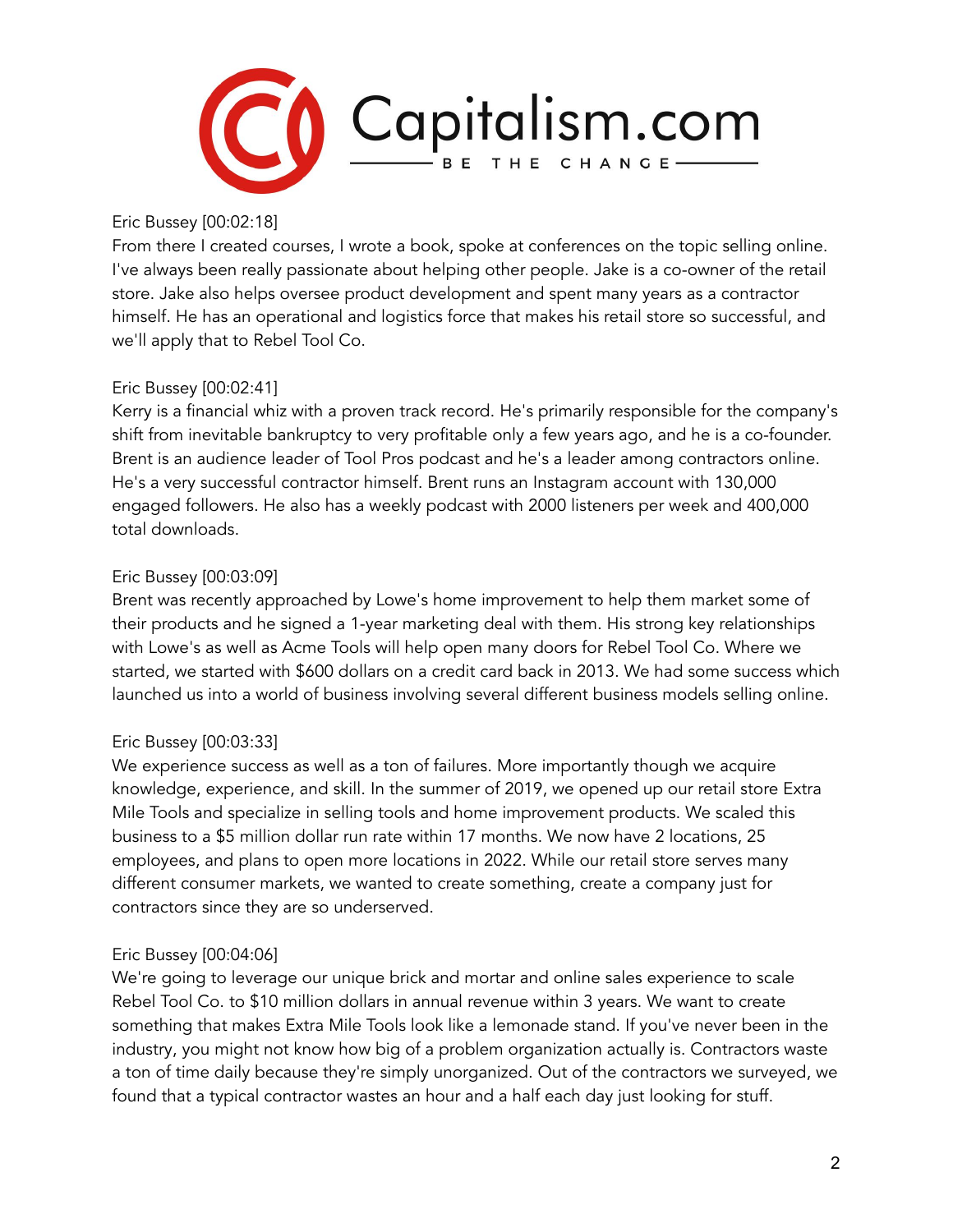

Eric Bussey [00:04:34]

They said that with that extra time they'd be able to spend it with their family or complete more jobs. With an average of \$22.45 an hour for pay and an hour and a half is worth \$43.63 to a contractor, that adds up to almost \$10K per year and that's just being wasted. An extra hour and a half per day may mean the difference between tucking your kids in at night or not.

## Eric Bussey [00:04:58]

When I was doing pest control, my truck sometimes looked like this. Maybe not this bad, this is pretty terrible, but the point is when I had to find something to do my job, it was a serious time commitment to find what I needed. This could waste between 3 minutes and 10 minutes every single time. It could happen 15-20 times a day. Out of those surveyed, 93% of contractors admitted that their organization was subpar but it would make their lives so much better. A contractor can stop wasting time, enjoy a better family life, attain a higher quality of life just by being more organized.

## Eric Bussey [00:05:28]

Our focus is serving the contractor who's working long, hard hours, often 6-7 days a week, who's working so late that they risk not being home in time for dinner, or their kids' bedtime. We give contractors their freedom back. We support them by creating and selling products that help them organize their tools and accessories. We're constantly speaking with them and listening. We learn their problems and obsessively try to solve them.

# Eric Bussey [00:05:52]

The storage and organization market is expected to hit \$11.8 billion by the end of the year and has been steadily increasing year after year. Organization will become more important as the number of people decide to work from home and homeschool their kids increases. WeatherTech is another organization company in the auto industry. It was founded by David MacNeil after he became dissatisfied with the quality of floor mats on the market. He began to develop products for car owners because they were being underserved. They now sell \$700 million dollars a year.

## Eric Bussey [00:06:24]

No one is being the WeatherTech for contractors. That's where we come in. We want to do for contractors what David did for car owners. There are 10.5-15 million contractors in the US, 7 million of those are in construction. If the results of our survey hold true on a greater scale, then there can be 6.5 million contractors who are being underserved and may be lookin for a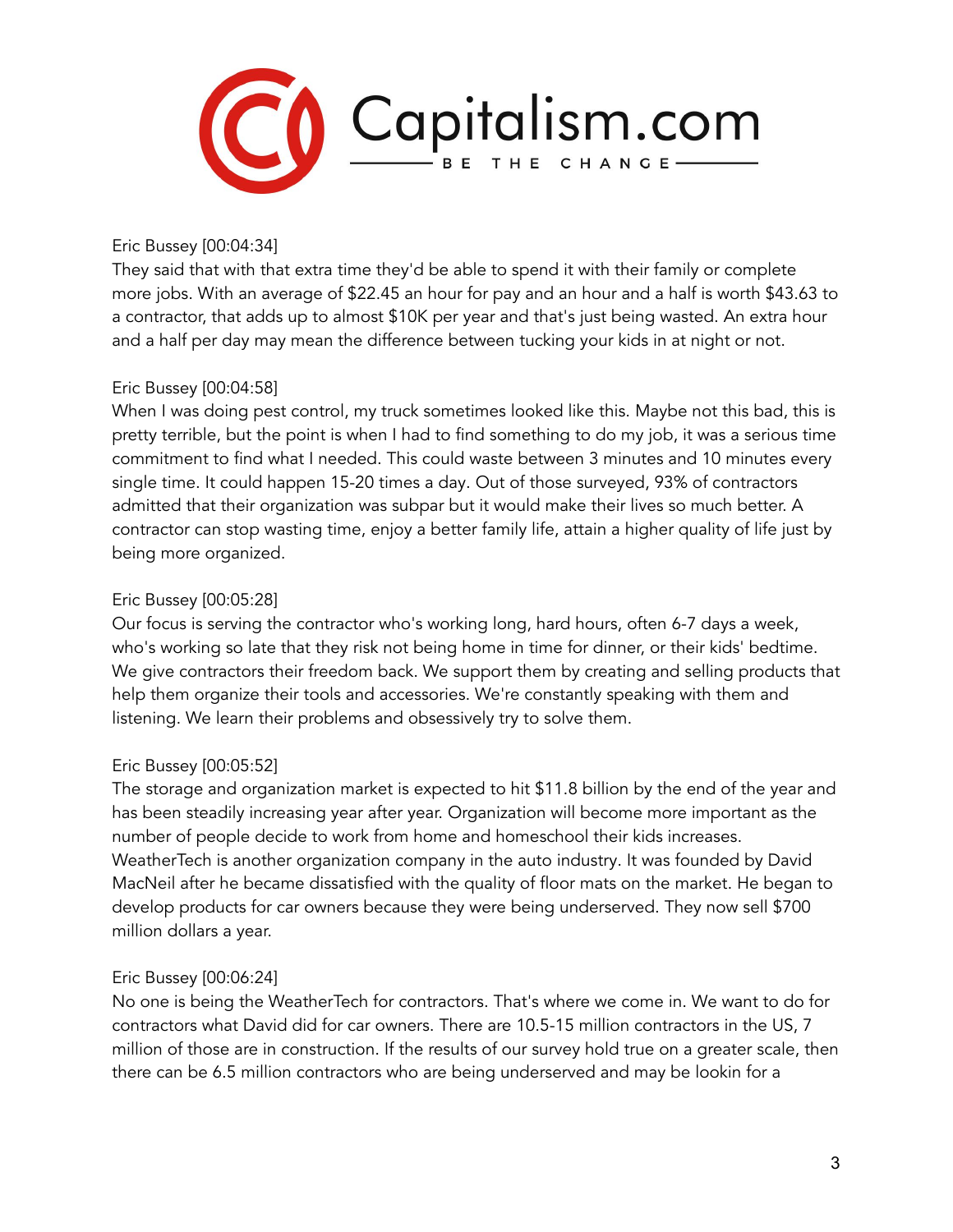

solution just in the construction industry alone. With tool battery technology improving all the time, cordless tools have become the standard amongst professionals.

## Eric Bussey [00:06:56]

Between 2020 and 2028, the cordless power tool market is expected to increase from \$20,700,000 to \$37,400,000 according to Allied Market Research. That's an increase of 45%. That's a lot of tools and batteries that need organizing. Last year, we began to carry battery mounts made by a company in the UK. They flew out of our stores. We sold 450 of them within 3 weeks. We saw the opportunity and decided to create our own.

#### Eric Bussey [00:07:23]

We immediately designed and 3D printed our prototypes. We actually couldn't keep those in stock either even though we weren't selling them. People found them hiding in a box behind the counter and were buying them. We're currently in the process of having the design of our first product finalized and molds created for the battery mounts. We also have prototypes for the tool mounts ready to go as well.

#### Eric Bussey [00:07:41]

I will say, the products are not just 3D printed. They're molded and made from no-break polypropylene for durability. We're also planning on launching back of the seat organizers for work vehicles as well as backpacks for contractors to hold tools. We have 8 years experience selling on Amazon.com. We've been selling various items and reaching high 6 figures on Amazon for several years. We've also hired a company that specializes in launching and scaling on Amazon. We'll be using our current audience and unique skills to build an audience on Facebook.

## Eric Bussey [00:08:12]

We have already built a 25,000 person audience in our same market on Facebook for our retail store and that audience is rapidly growing every day. We can utilize our customers and our store to fuel Amazon sales by leveraging our great relationships with them as well as offering in-store discounts if they buy from Amazon.com.

#### Eric Bussey [00:08:31]

We already know there's a product market fit because we tested it. So, when we go to market, we'll use the rabid audience that we already have. We're going all in. We're asking for \$200,000 dollars in equity for 20% equity. The capital would allow us to develop and release 4 products a year, bring on audience leaders, and utilize paid advertising to acquire new customers. We also have 20% equity available for audience leaders or other key partnerships. If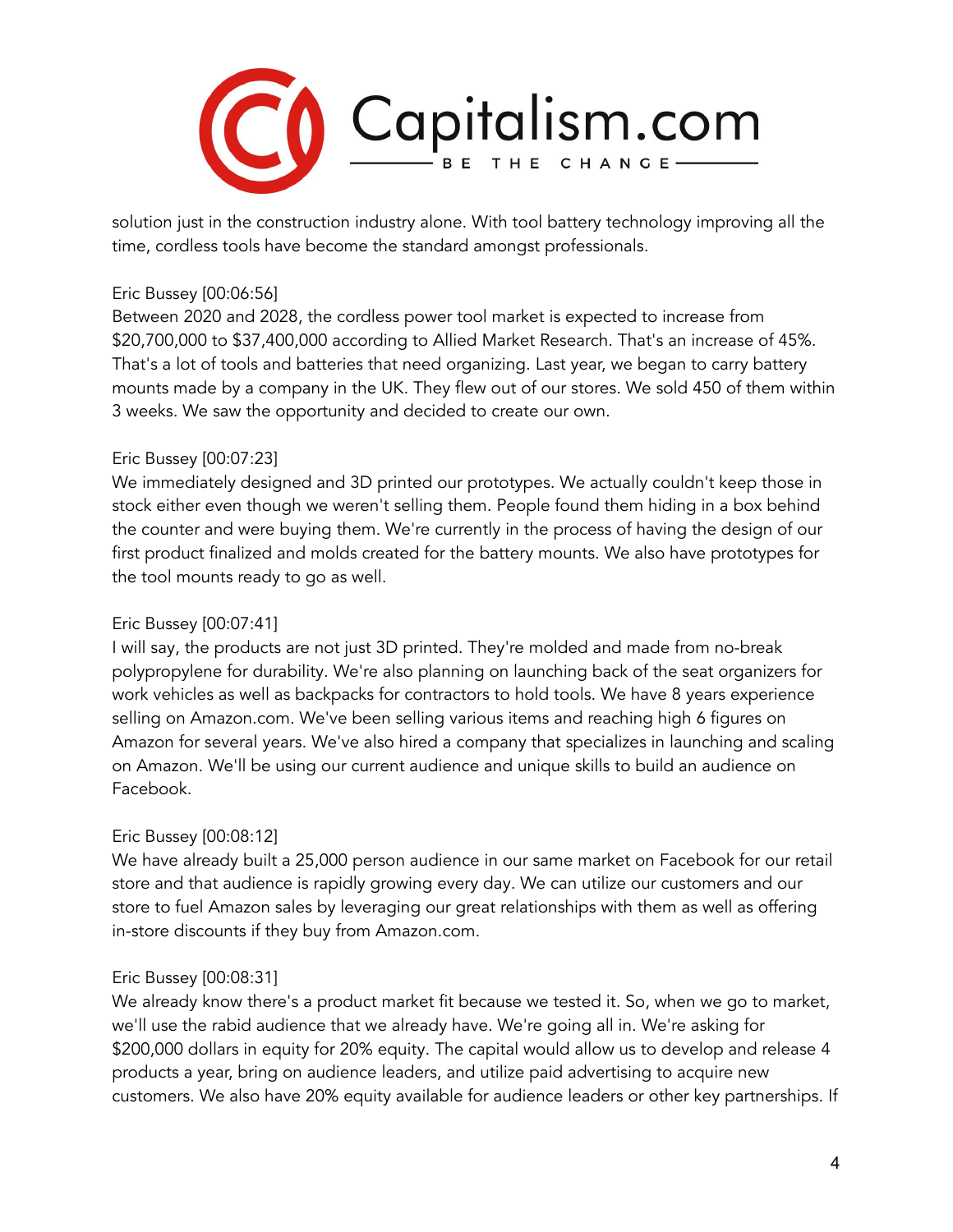

you'd like to help us provide a solution, we'd love to chat. Feel free to reach out via phone or email with any questions or feedback. Thanks for your time.

## Justus Murimi [00:09:05]

Come on, man. That's great. I'm the least handy man in this room and I want some tools right now. Are you kidding me? Ryan, I'll pass it to you.

# Ryan Moran [00:09:15]

Yeah. I really liked your background and your experience. I thought that you did a really good job of layering in how your background and your skillset makes you ready for an opportunity for a business that you can scale and sell. You kind of glossed over it and I wanted to hear more, but I could tell that you're uniquely prepared for an opportunity like this.

## Ryan Moran [00:09:39]

The strength of your pitch and the strength of this opportunity is the fact that you own distribution right now, you own physical stores. That is a huge differentiator than a bunch of people who are doing pitch decks for ecommerce companies. It's such a big differentiator, and you just kind of, yeah, we're doing \$5 million dollars in sales, we'll probably do a couple other stores by ... Hold on, wait. Tell me all about that. Tell me about their growth. Tell me about how you have the data of what products are selling really well. Tell me about how well you know the customer as a result. Tell me about the distribution centers that you're connected with and the influencers that you know as a result of doing this.

# Ryan Moran [00:10:30]

There was so much more meat on that bone that you did not throw to the dogs. You left way too much meat on that bone because that is the thing that sets you apart from everybody else who is doing this. You own distribution, you're successful in this space in retail for goodness sake. Please milk that sucker. That is such an important piece that you just glossed over.

## Ryan Moran [00:10:58]

You went 5 minutes into your pitch and I didn't know what the big idea was. I didn't know what you were bringing to market that you were building an entire business around. The first thing that you said was your background, you went into the evolution of the store. You didn't get to the product and product market fit until the very end. Flip that. Open with the big idea. Open with the problem in the marketplace. Then back it up with your background and what you've got up until this point.

Ryan Moran [00:11:30]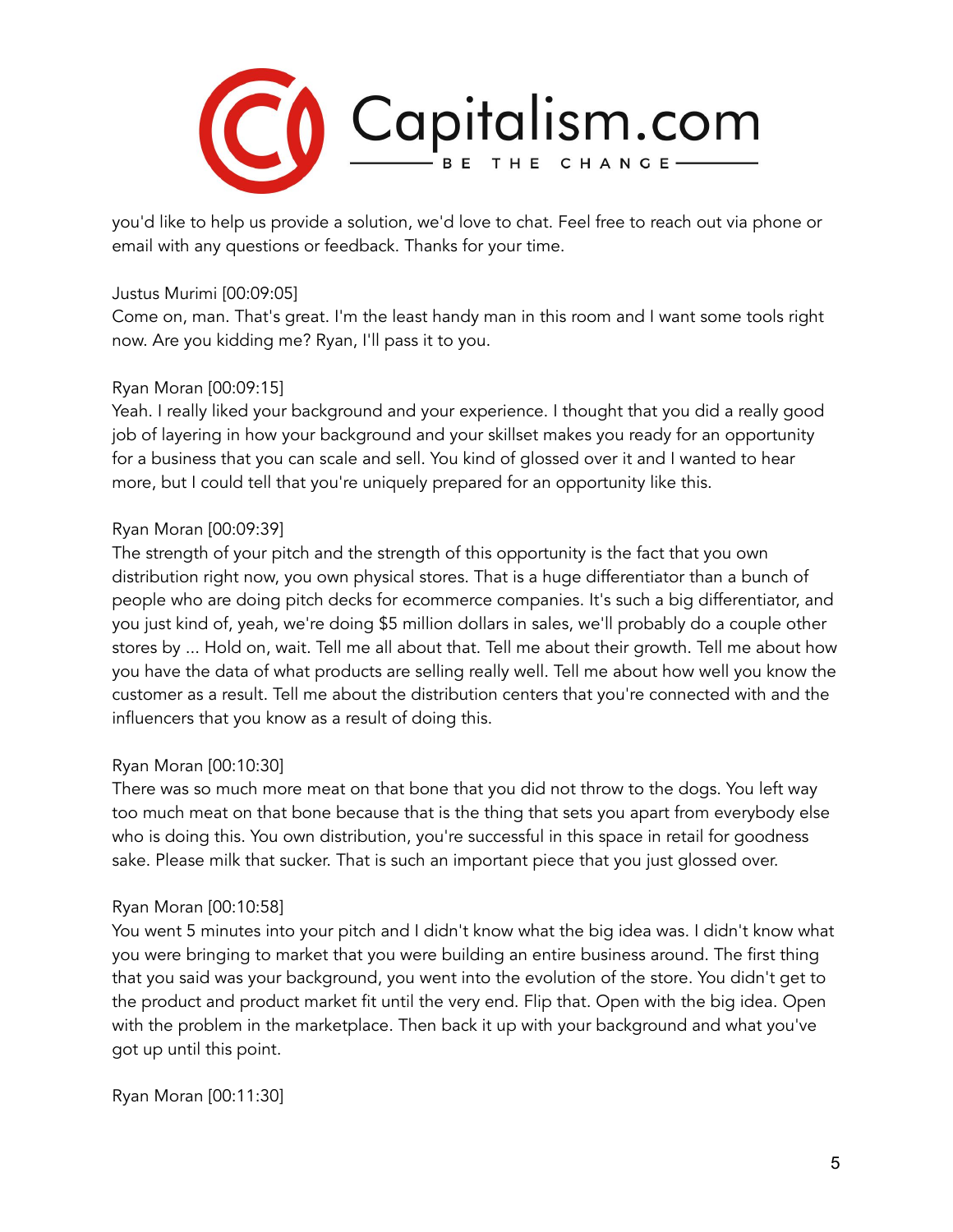

I really liked your WeatherTech comparison. That's one of those companies that I'm always like, how does that company make money? They run TV ads all the time, but how the heck do they make money? They sell one product. So, bringing that up was super interesting. One problem, a lot more people own cars than are contractors so it was not quite a fair comparison but it did get my attention. I thought your best slides were at the end so at the end when you started talking about how this product that you're designing was flying off the shelves and how you basically had a guaranteed winner if nothing else in your stores was a very strong piece to this overall pitch.

## Ryan Moran [00:12:16]

So, you have something here but you're out of order in the way that you're thinking about it or in the way that you're presenting it. If all that happened was you switched by showing the big idea up front, then backed it up with oh yeah, we know this because we run retail stores and we're opening up more retail stores. And the benefit there is that we own our own distribution and we know the manufacturing line and we know this person and this person. This allows us to run a digital side of this. Now this is a very, very strong pitch.

## Ryan Moran [00:12:47]

The last suggestion that I would make to you is that I would highly encourage you to start doing digital content about the store. Gary Vaynerchuk will say that if you have a really boring business, treat it like the office because there are people who will watch on Youtube that just think Hank in the backroom is a hoot and will actually fly to the store and do social media posts just for that. I can imagine you doing the show from the store and doing a live podcast where you interview people from the industry because if you do that you open yourself up to relationships and possible influencers to support the ecommerce side of this.

## Ryan Moran [00:13:31]

That's the real magic there. I'm not asking you to make content for content's sake or because I want you to have 100,000 Instagram following. I don't care. What I do want is for you to have the systems in place for you to build the relationships that make this an inevitable success. I think you have all the pieces there except for that piece and it's an easy fix, it just takes some time for you to do this in a fun way. So, I think if you were to change the order of things and add in that element, you have something here. Good work, Eric.

Eric Bussey [00:14:01] Cool, thank you. Thanks a lot.

Justus Murimi [00:14:05]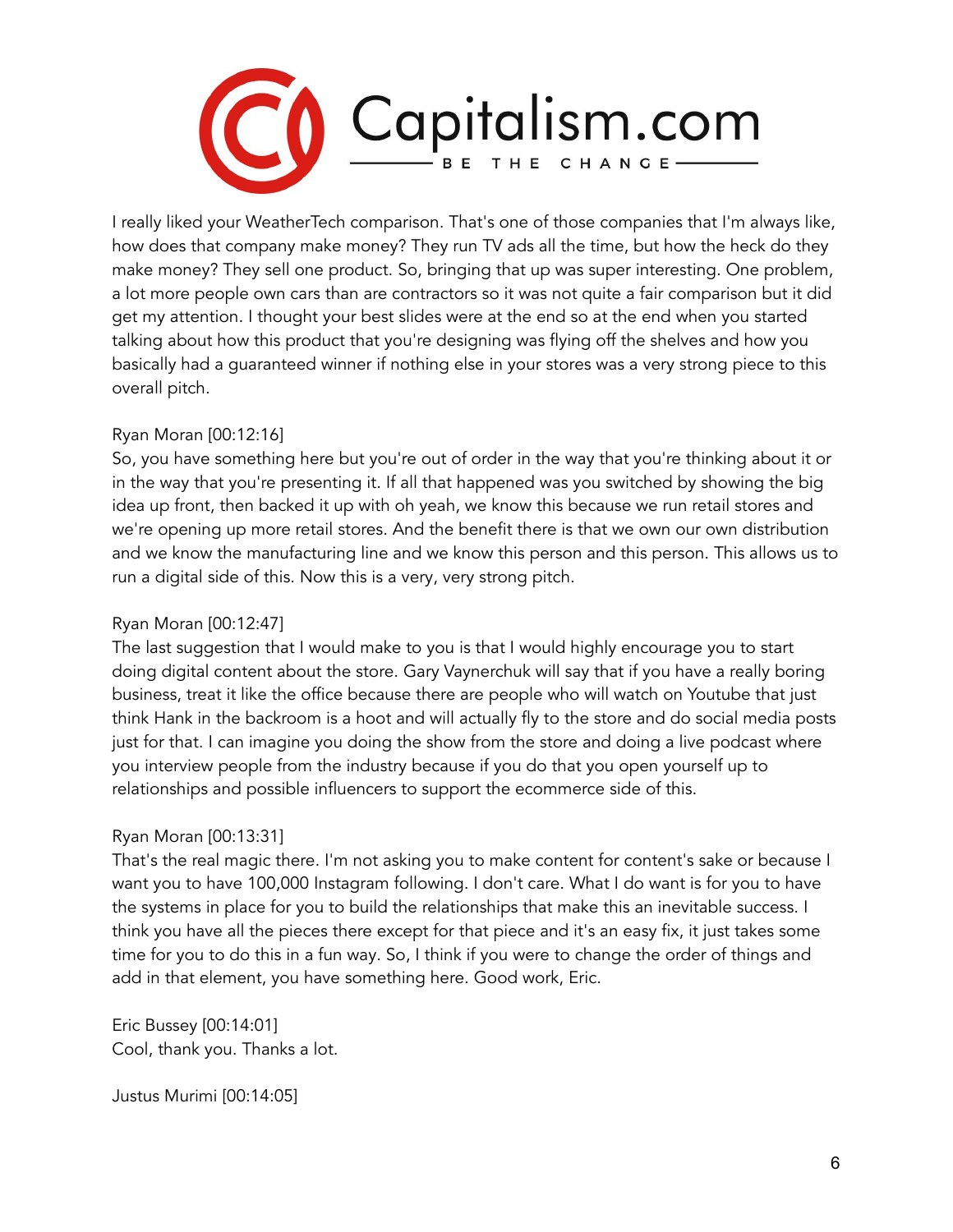

Coran, go for it.

Coran Woodmass [00:14:07]

Hey Eric. Great pitch, mate. I agree with the flipping that Ryan just said of course. That would make it more compelling out of the gate. Is what you're raising the money for, is Rebel Tool Co. ... Rebel Tool Co., is this the new products or is this the existing stores and infrastructure?

Eric Bussey [00:14:30]

It's the new company that's created just to serve contractors. New company.

## Coran Woodmass [00:14:37]

Okay. I see. Got you. Alright, if it was the whole thing, we should talk because we've just done a deal in this space. Yeah, it's pretty interesting. Anyway, we should probably talk anyway. Yeah, I was a bit unclear on that side of it, so that was interesting. Also, how many contractors do you have already? You've mentioned surveying. What are the alternatives? What are they using now, was another question I had. I know a lot of contractor friends.

## Coran Woodmass [00:15:08]

One of my mates back in Australia is a plumber. He's the most organized person I've ever seen. His truck does not look like that photo you showed, and I'm sure he's grabbing stuff straight away, so what else is available right now as well was ... I'm not actively a contractor, I travel too much to have tools. So, that was another question I had. But yeah, pretty cool space. Pretty cool pitch. I liked it.

Eric Bussey [00:15:38] Thank you, Coran.

Justus Murimi [00:15:40] Nice, Coran. Steve, did I see you unmute?

## Steve Gray [00:15:42]

I did, and I had a few comments, I think Ryan covered most of it, and this is I guess a question first. So, are the retail stores part of the business model, or are you just mentioning them as background to the fact that you're in this space?

# Eric Bussey [00:16:02]

Just background. Just background. This will be a brand new company. We'll leverage the audience we have from the retail stores and our experience, but brand new company.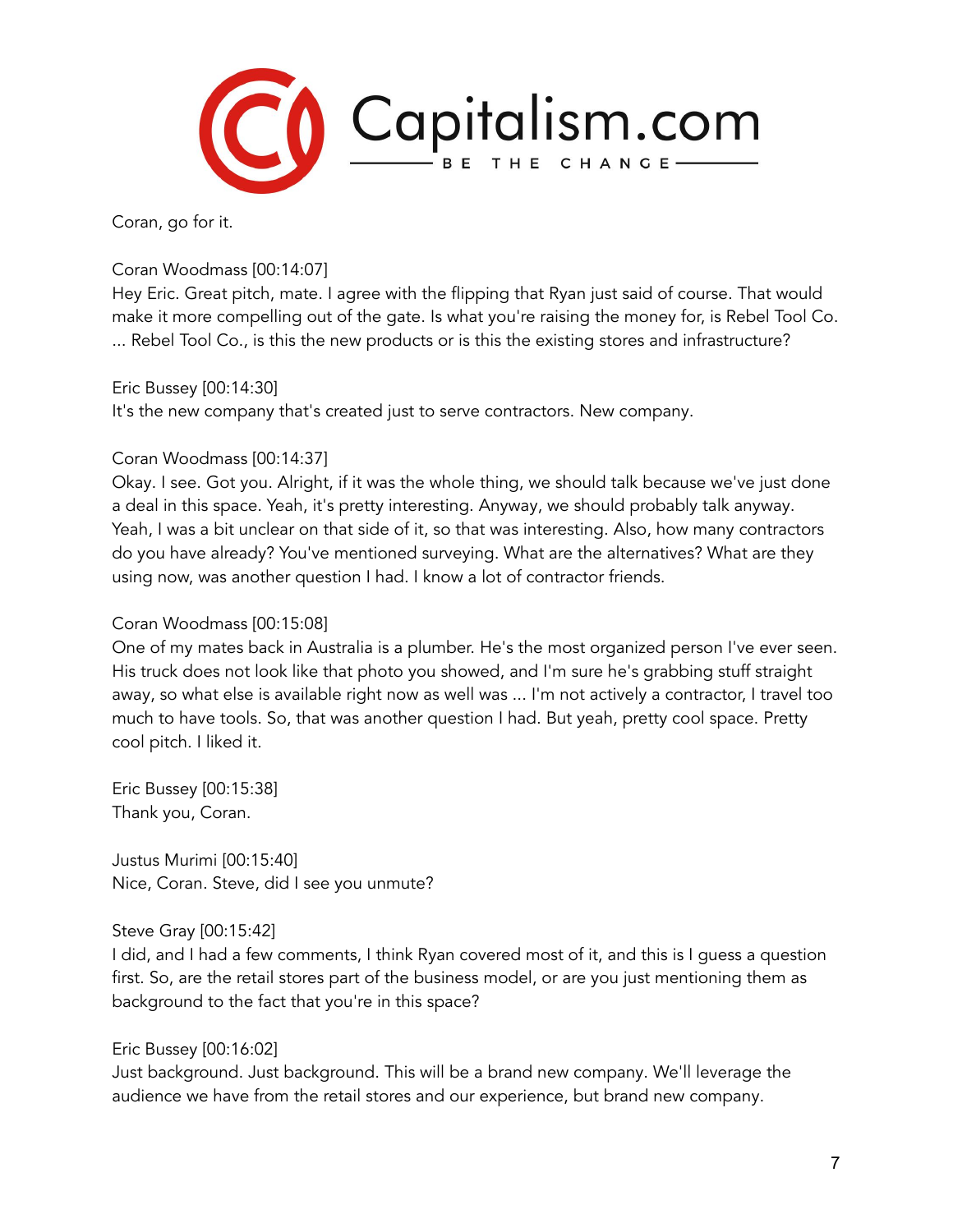

#### Steve Gray [00:16:12]

Sure. Okay. Okay. Because then I was going to say, my comment was going to be, if they are part of the big picture then you need to include all of that in the pitch, but since it's a new company, okay, that makes sense. The only other ... Like I said, I don't think I have a whole lot of other value to add, but the one thing that stuck out to me is I would start your presentation with that back of the truck image. That's right in the middle of the problem if that makes sense, and that's eye-catching, attention-grabbing. And then as Ryan said, restructure it so that you're talking about the problem solution right away and put all the support stuff at the back, you and the team and everything else. You have sold, again, just to be clear, you have sold the models already.

#### Eric Bussey [00:17:04]

Yeah, we sold our competitor's which flew out of our store so we had to reorder which felt really bad, but we also sold the 3D printed prototypes that we weren't ... We were just going to give those away but people were buying them. So yeah, we've sold both.

Steve Gray [00:17:20] Okay. Alright. Thank you.

## Justus Murimi [00:17:21]

Great feedback. Great feedback. Any other panelists want to share any feedback? Eric, that was a great job man. Yeah, anyone else want to share before I have my last comments and ... I mean, wow. Okay. Well, here's what I want to share. Can we get some ... Just a huge round of applause, hashtags for everyone that shared today. This is why we just hammer pitch week is such a big deal. Some of the feedback that you guys are watching and seeing, these guys are going to make pivots in their business that are going to help them scale faster. And the amount of service that these panelists have provided, also thank you panelists for coming on here and just sharing so much. Ajit, Steve, Stan, Max, Stan, and Coran. Thank you, thank you, thank you.

## Justus Murimi [00:18:12]

Guys, this is just the beginning. Remember, we have 4 pitch weeks a year so if you're looking at this and going man, I wish I would have got in on this, man, this is amazing, start preparing now. Go into the portal. Watch the content. Start preparing. They've got so much value today from just being vulnerable and sharing and just going for it, and you're going to see the results in their business because of that. Ryan, I saw you unmute so I'll let you do last words and then we'll wrap up.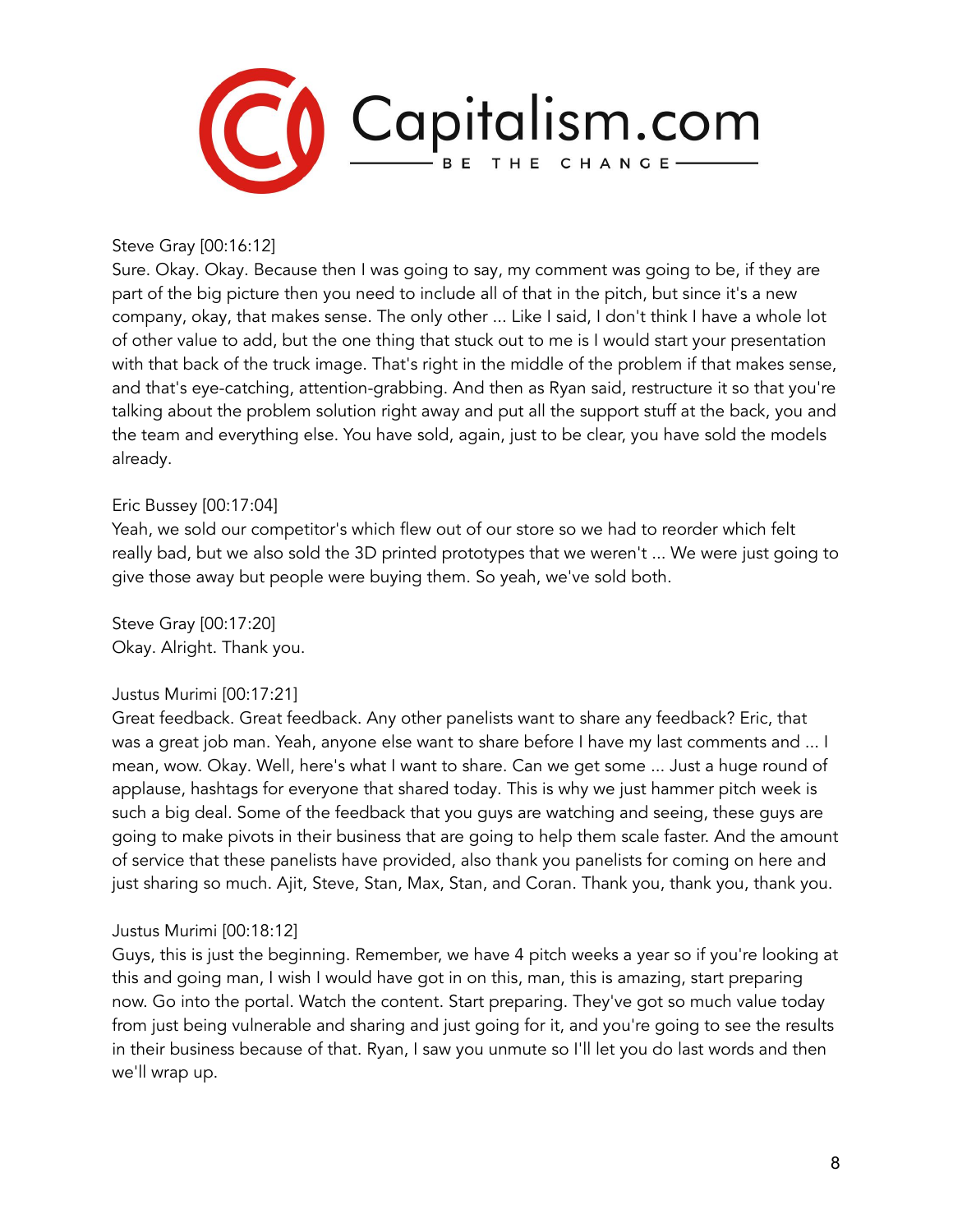

Ryan Moran [00:18:41]

Yeah, 2 quick points. One, I felt really proud today. And I mean that genuinely. This was kind of a moment for me where a couple things happened. One, it's like oh, they get it, they get it. And that felt really good to see that you guys get it, you guys are getting that this can be way bigger than you thought coming into this.

## Ryan Moran [00:19:08]

I was telling Justus before we let all of you into the room, one of the brands inside of the Fund that we've put capital behind, Sam and myself, is rebranding and adding some additional products to their product line. Those additional products are going to take them to very healthy 7-figure run rates. We're really excited about this. It's actually our biggest investment and I think it has the biggest upside. I'm really proud of this company.

## Ryan Moran [00:19:35]

Now, my plan with this, as soon as they hit a certain target projection is I plan on leading a real funding round with my network, and specifically in The One Percent. We're going to take the deck that the founder has put together with all of the data that we have, go to my audience inside of The One Percent, and say, One Percent, we're giving you first dibs on putting \$2 million dollars at an \$8 million dollar valuation into this company that's already doing 7 figures, that I'm an advisor to, and we have these opportunities.

## Ryan Moran [00:20:11]

And I've been waiting to communicate all of that to you because that's where I'm going with my career and my positioning at Capitalism.com next. I've been waiting to communicate that to the Incubator because this was the first time it was like, they get it.

## Ryan Moran [00:20:25]

And now there were several opportunities today that I was like, as soon as they launch, I know I can partner with that person and actually lead a real funding round that the Fund can be involved in, that the audience can be a part of, and that makes me feel really proud. Very proud of you guys. You did really well. This is my favorite pitch week we've ever done. Great work guys.

Chris [00:20:50]

Well, what did you think? It felt like Ryan could certainly bet on the entrepreneur and maybe there was a lot of potential profit to be made here, but we'll have to do more research on the